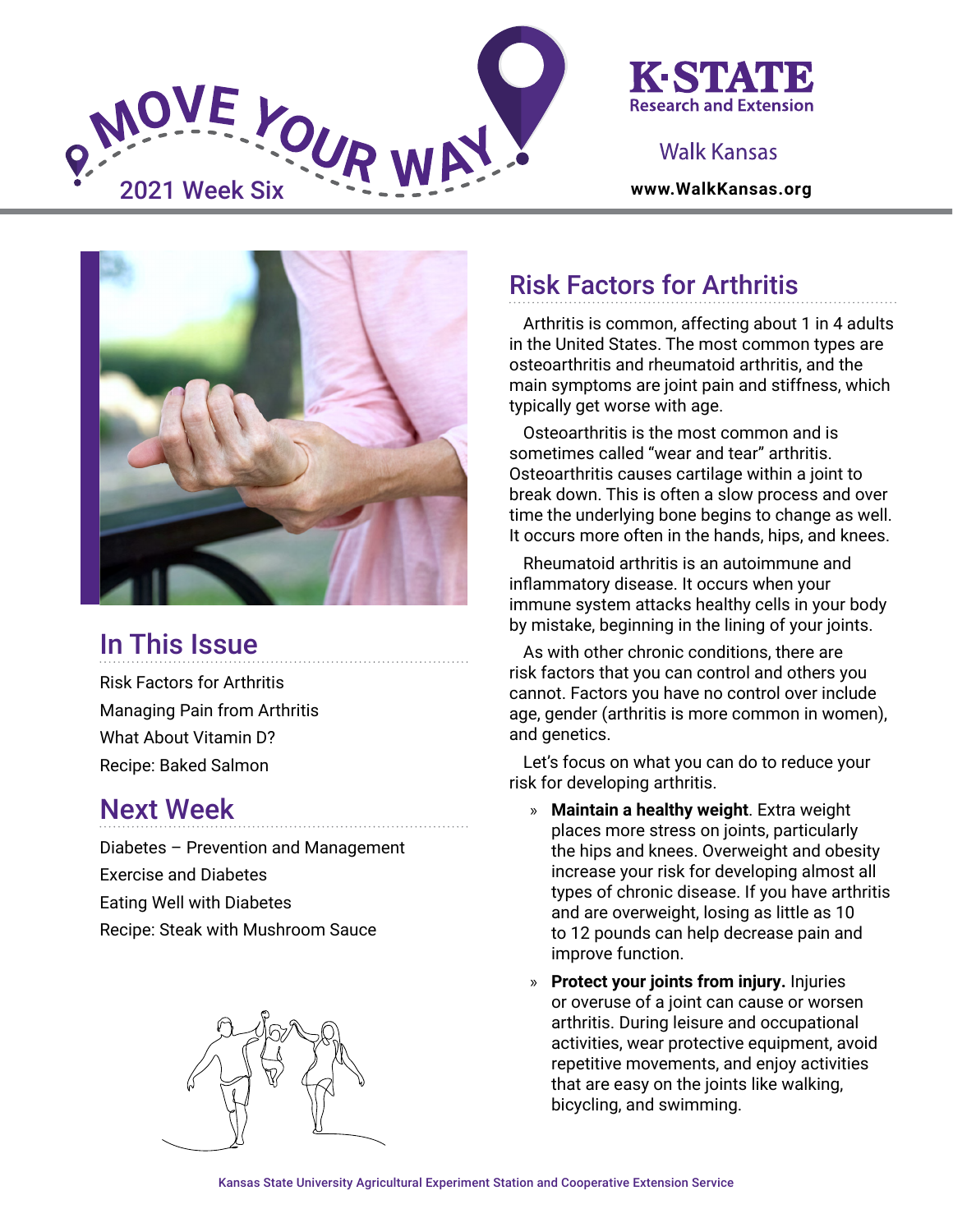- » **Be physically active.** Being physically active can help delay the onset of arthritis and help delay and manage other chronic conditions. Stay as active as you can and remember that some physical activity is always better than none.
- » **Stop smoking.** Your risk of developing rheumatoid arthritis increases if you smoke, and it can make the disease worse. Smoking can also worsen chronic pain, cause other medical problems, and can make it more difficult to stay physically active.
- » **Be aware.** Most people that experience joint pain for the first time think they have a minor injury and not arthritis. Warning signs of arthritis include joint pain, stiffness, swelling, redness, warmth, and difficulty moving a joint through normal range of motion. If joint symptoms last for three days or more, or if you have several episodes of symptoms within a month, you should see your doctor.

Resources you may find helpful:

**www[.cdc.gov/arthritis/basics/management.htm](https://www.cdc.gov/arthritis/basics/management.htm) [www.arthritis.org/](https://www.arthritis.org/) [www.verywellhealth.com/arthritis-diagnosis-4014203](https://www.verywellhealth.com/arthritis-diagnosis-4014203)**



# Managing Pain from Arthritis

Arthritis is a leading cause of pain and disability worldwide. Here are some suggestions for your pain management toolbox.

**Stay ahead of your pain.** Learn all you can about your condition. Communicate with your doctor about any changes in pain and work together for the best pain management options.

**Practice daily routines.** Always pay attention to your joints, how they feel when you sit, stand, or do any kind of activity. Keep your joints moving with gentle stretches daily, practice good posture when sitting/standing/moving, and know your limits so you don't overdo.

**Exercise.** Movement can decrease pain and stiffness from arthritis, will improve your range of motion, strengthen your muscles, and increase your endurance. Choose activities that build the muscles around your joints but don't damage them. Lowimpact activities like walking, cycling, and water exercise are good. Check with your local Extension office or health department to see if they offer Walk With Ease, a program designed especially for people with arthritis.

**Follow a medication plan.** There are many types of medications available for arthritis pain relief and most are relatively safe. You will need to work with your doctor to determine a medication plan specific for you.

**Try other therapies.** Relaxation therapy can be helpful. Try meditation, yoga, deep breathing, listening to music, being in nature. Massage, acupuncture, and use of heat and cold can help relieve pain temporarily.

**Pain is personal.** Each person feels pain differently and treatments for pain that work for one person may not work for you. There is also a strong mind-body connection, and your thoughts and emotions play a role in how you experience pain.

*Note: Last week, we talked about ways to strengthen bones by jumping, hopping, marching, etc. If you have arthritis, you should avoid these high-impact activities.*